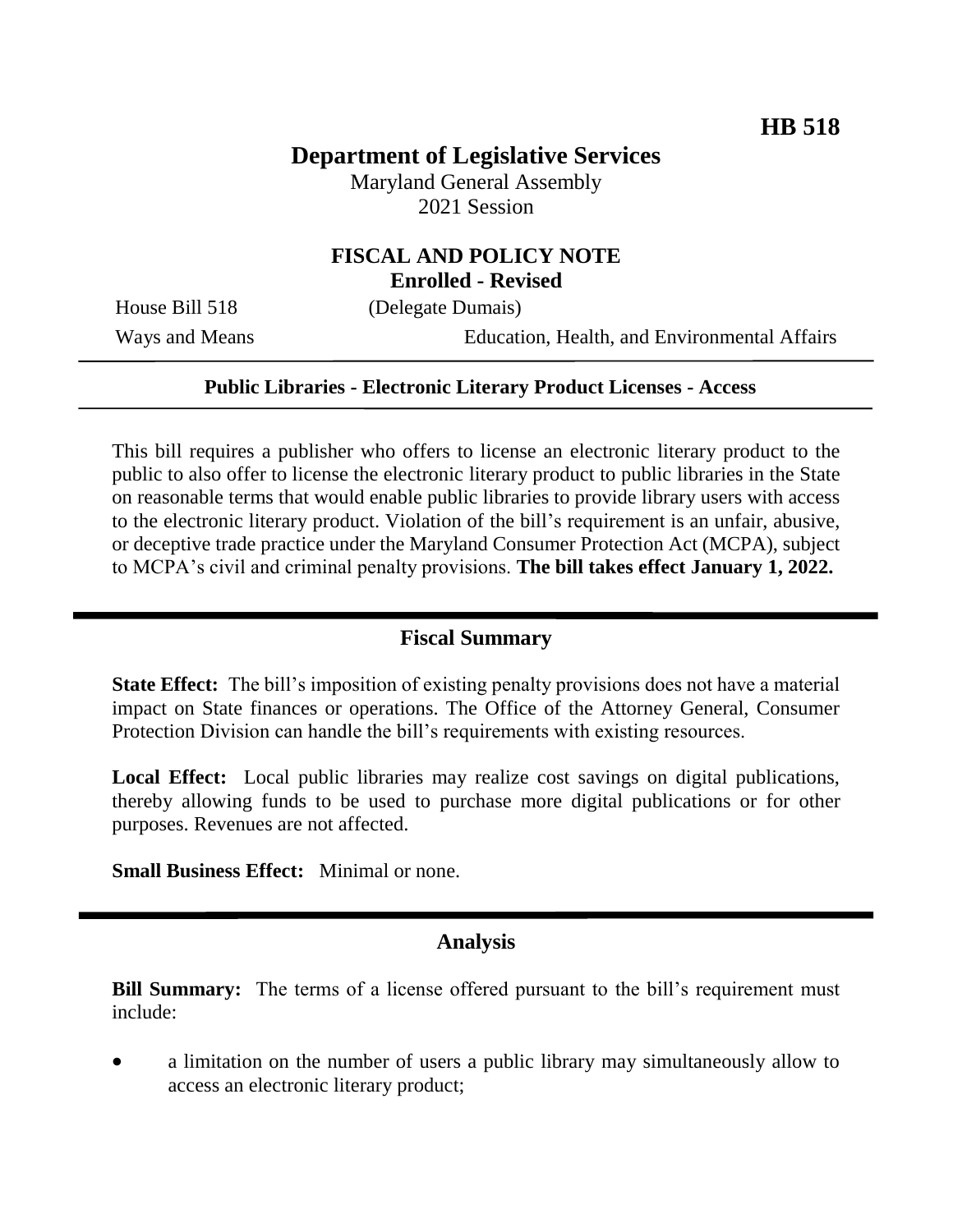- a limitation on the number of days a public library may allow a user to access an electronic literary product; and
- the use of technological protection measures that would prevent a user from (1) maintaining access to an electronic literary product beyond the specified access period, and (2) allowing other users to access an electronic literary product.

Furthermore, any license terms may not include a limitation on the number of electronic literary product licenses a public library may purchase on the same date the electronic literary product is made available to the public.

**Current Law:** State law does not regulate electronic literary product licensing for public libraries.

## *Maryland Consumer Protection Act*

An unfair, abusive, or deceptive trade practice under MCPA includes, among other acts, any false, falsely disparaging, or misleading oral or written statement, visual description, or other representation of any kind, which has the capacity, tendency, or effect of deceiving or misleading consumers. The prohibition against engaging in any unfair, abusive, or deceptive trade practice encompasses the offer for or actual sale, lease, rental, loan, or bailment of any consumer goods, consumer realty, or consumer services; the extension of consumer credit; the collection of consumer debt; or the offer for or actual purchase of consumer goods or consumer realty from a consumer by a merchant whose business includes paying off consumer debt in connection with the purchase of any consumer goods or consumer realty from a consumer.

The Consumer Protection Division is responsible for enforcing MCPA and investigating the complaints of aggrieved consumers. The division may attempt to conciliate the matter, issue a cease and desist order, or file a civil action in court. A merchant who violates MCPA is subject to a fine of up to \$10,000 for each violation and up to \$25,000 for each repetition of the same violation. In addition to any civil penalties that may be imposed, any person who violates MCPA is guilty of a misdemeanor and, on conviction, is subject to a fine of up to \$1,000 and/or imprisonment for up to one year.

**Local Expenditures:** The Maryland State Library Agency (MSLA) advises that many popular book titles are not available for public libraries to license at the same time the electronic books are made available to the public due to restrictions placed on sales by large publishers such as Amazon.com and Audible. In addition, public libraries are charged significantly higher amounts to license the same electronic books. By requiring publishers to license content to public libraries in the State on reasonable terms, MSLA advises the